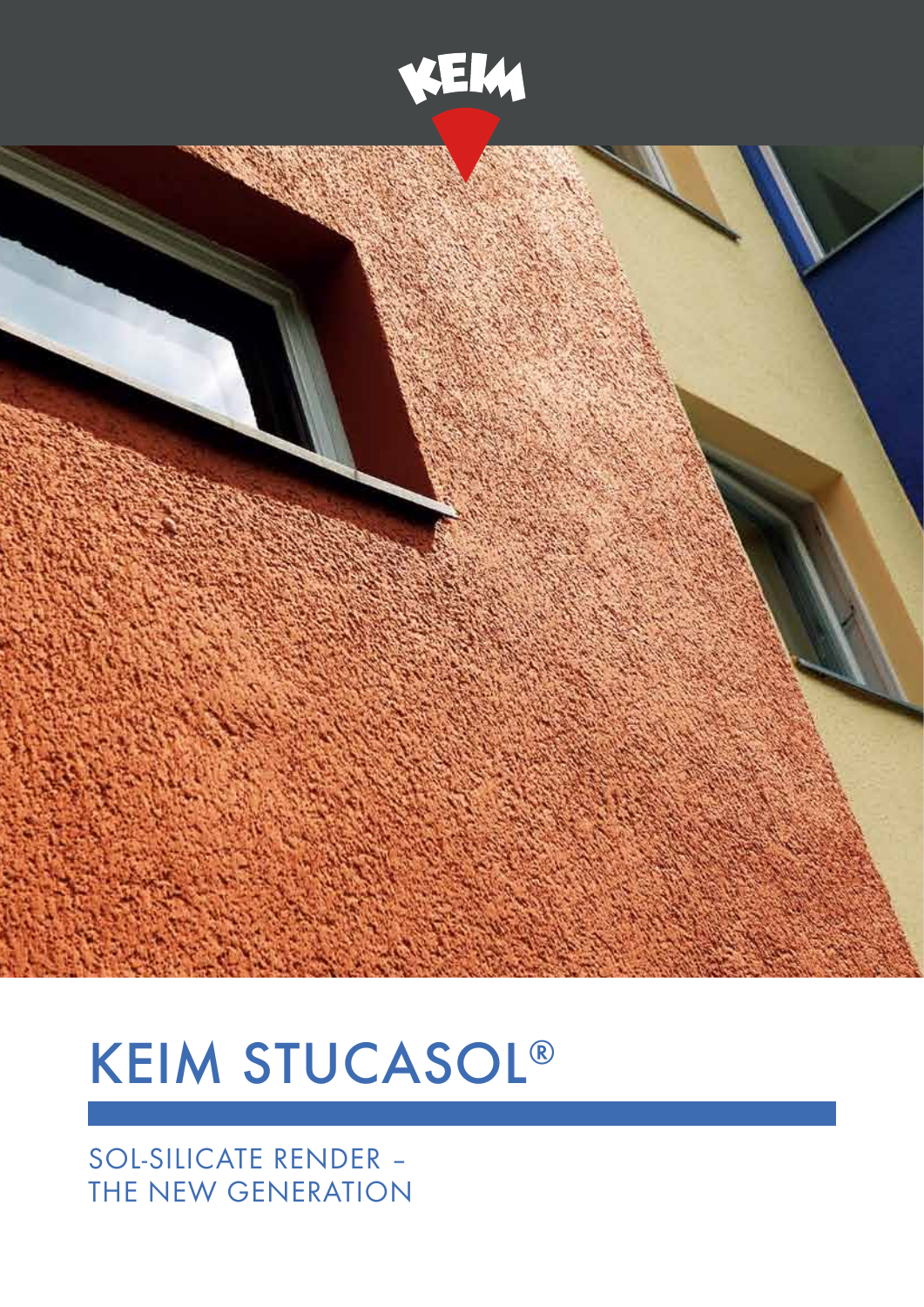## KEIM Stucasol® – worldwide first render with t





Sol-silicate render – silicone resin was yesterday

### KEIM Soldalit's successful story emerges into the world of pasty renders.

Stucasol as first sol-silicate render on the market combines the convincing, building-physical properties of silicate building materials with the advantages of sol-silicate as binder. Simple and safe processing, homogeneous surfaces, multi-purpose use. Moreover, elevated weather protection and non-combustibility. It couldn't be better!



Absolutely colourfast – typical KEIM

#### KEIM Stucasol® captivates by sensational luminosity and long-term durability.

Stucasol contains solely inorganic, absolutely lightfast colour pigments. The pigments are very stable and homogeneously embedded into the render matrix thanks to the sol-silicate binder.



Perfect look – even without painting

KEIM Stucasol® convinces with a uniform and fascinating, vibrant appearance.

It is not necessary to paint Stucasol, so grain and texture remain visually unaltered. Without a coating the appearance of the grains in the render are accented and resemble the scratch render of earlier days.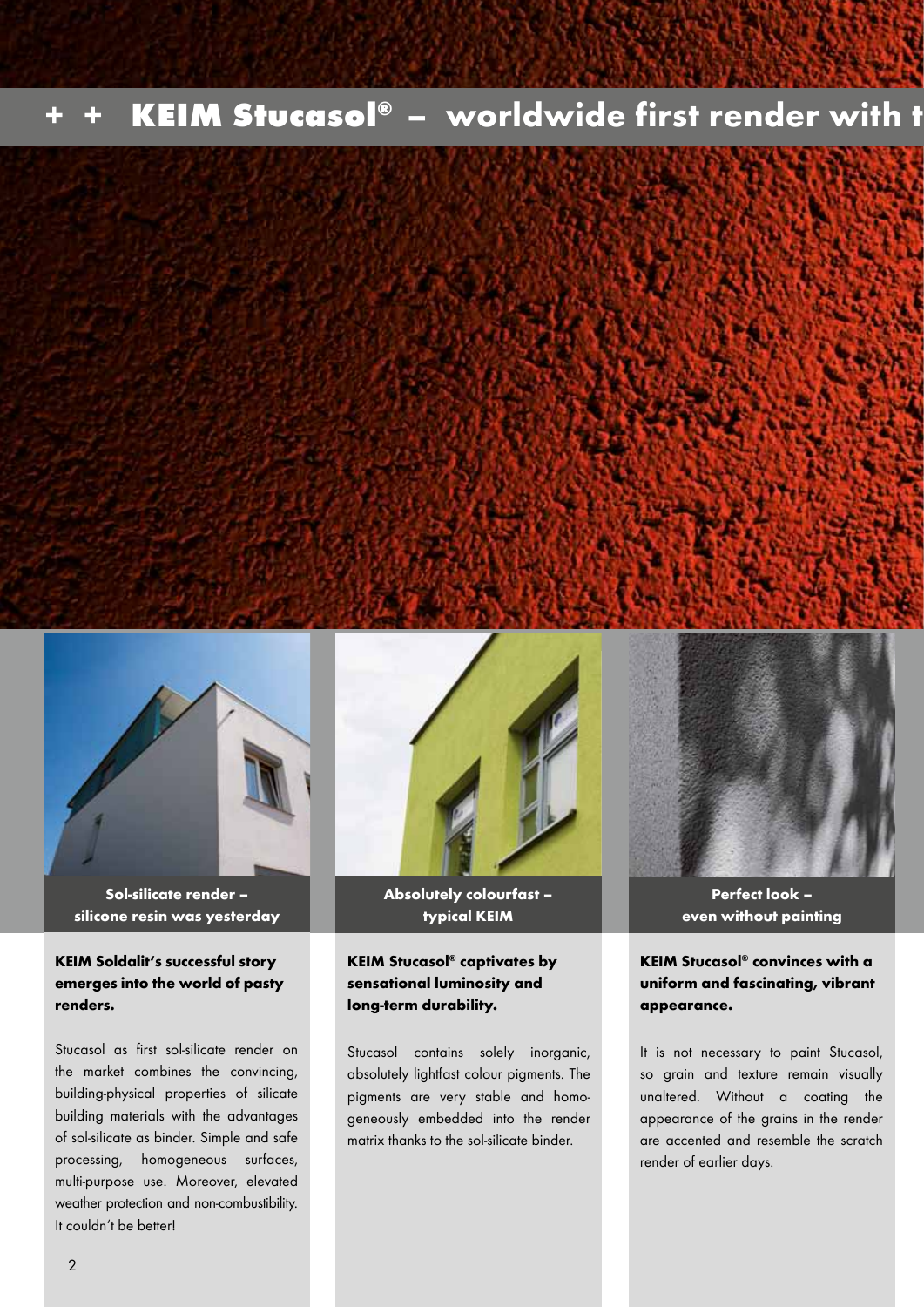### he binding agent sol-silicate



### In brief

- + Durable colour shades even without an additional paint coat
- + Harmonic, stainless appearance
- + Particularly intensive shades are possible
- + Archaic-beautiful texture and characteristic, mineral matt look
- + Especially economic thanks to easy processing
- + Intensive colour shades are complemented with the tinted primer Stucasol-Fondo



fantastic surface

### KEIM Stucasol® is easy to apply and dries perfectly without any noticeable stains or marks.

Stucasol is the first and only silicate render that does not require to be painted. The application properties are outstanding: Easy and simple! The surface dries uniformly: No pinholes, no edges – just perfect!



My opinion: Excellent processing –  $\blacksquare$  My opinion:  $\blacksquare$  KEIM Stucasol®  $\blacksquare$ 

### Environmentally compatible, durable and super to apply. It couldn't be better.

..Can I recommend KEIM Stucasol? Most definitely! First all tradesmen want to deliver good performance and topquality handicraft which requires the best material. Without a doubt, a silicate render gives the customers and us a good feeling right from the beginning. And plus, Stucasol is so easy to apply. There is nothing better!"

*Jörg Pernau, professional painter from Vechelde*